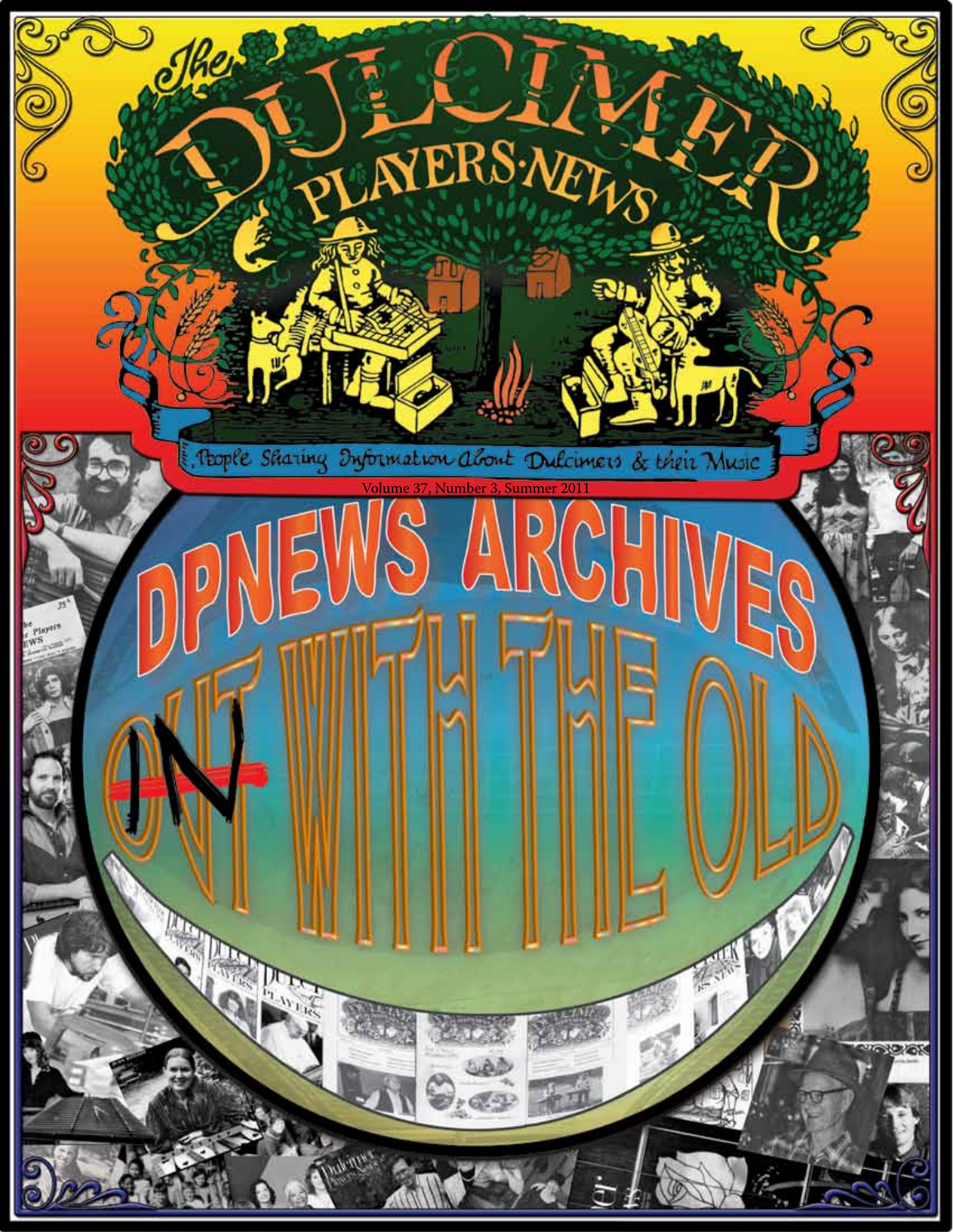by M.J. Haynes

# **Raising the bar**



The flightless golden eagle<br>sits perfectly still, its perch<br>permanently fixed high atop<br>dome of the Mississippi capitol. The sits perfectly still, its perch permanently fixed high atop the majestic, eight-foot copper creature has never seen nor heard a hammered dulcimer.

Across the street, Justice Jess Dickinson emerges from the Supreme Court. As he moves past the massive marble columns and down the steps, the raptor's razor-sharp eyes fix on the trapezoidal object he carries. It watches the judge cross High Street, and enter the domain it has silently

guarded for over a hundred years. It is three days before Christmas, 2010.

Inside the capitol's massive, 180-foothigh capitol rotunda, its ornate walls adorned with Italian white marble, Jess (the name he prefers when not in court) sets up his hammered dulcimer and his band, Bluegrass Appeal, treats the eagle–plus over a hundred capitol employees, guests, and elected officials–to the capitol's first concert of Christmas music. Someone in the crowd asks, "How did a Supreme Court justice end up playing hammered dulcimer in the capitol?" The story begins in the dusty

cotton fields of the Mississippi Delta.

It is 1961, and Jess is fourteen years old. After trading ten bushels of personally-picked peaches for his first guitar, he begins hanging around the old timers who sneak him into the smoky beer joints and clubs where musicians sit around on coke-cola cases and play for tips. Jess learns to play a style of gospel and blues known only to Delta musicians. He then forms his first band to play for his own high school prom, and he has flirted with the music business ever since.

In college, Jess forms another rock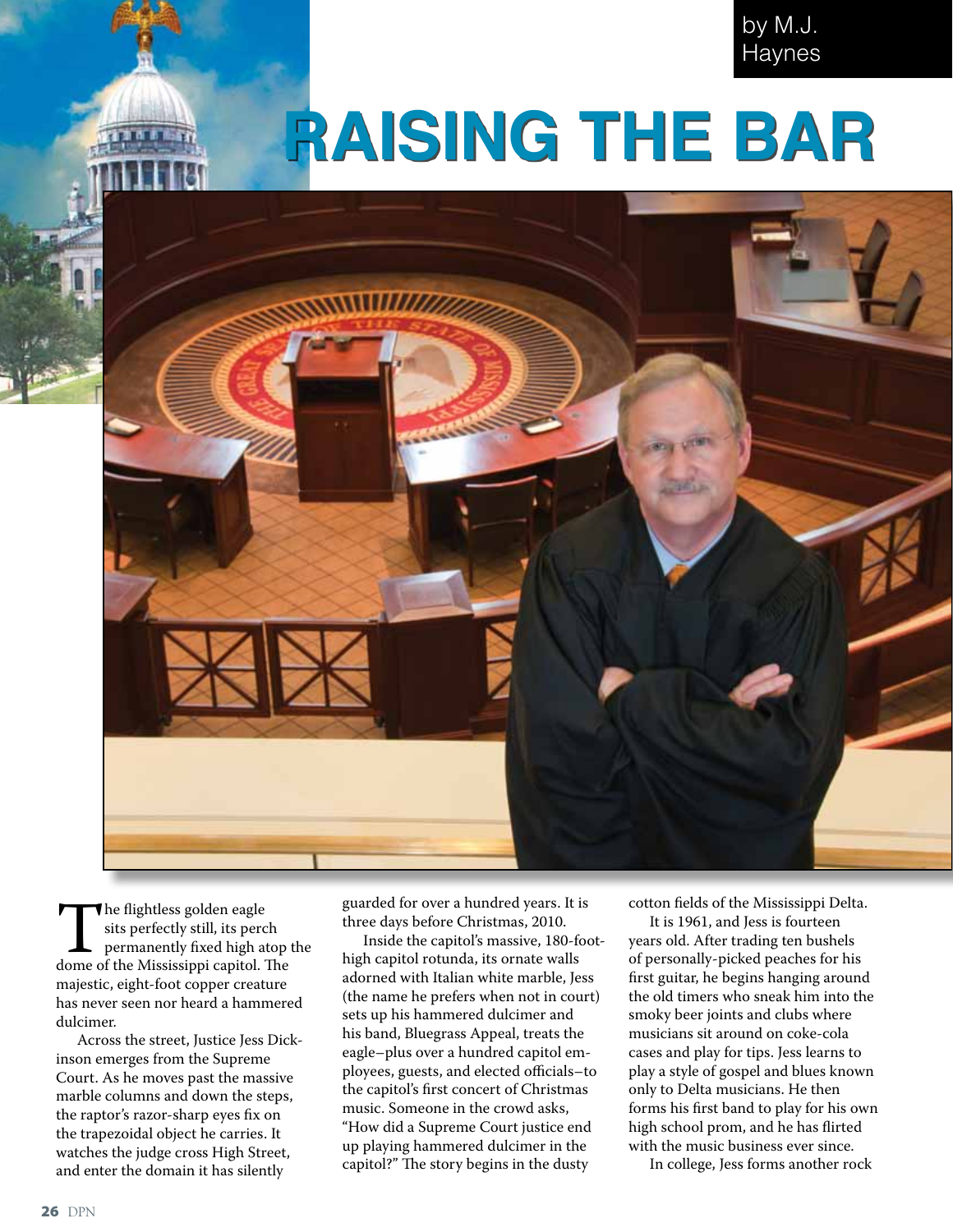band that, one night during a Christmas tour in south Texas, shares the stage with a then-relatively-unknown band called the Triumphs, whose lead singer is B. J. Thomas. (Jess jokingly observes: "He now flies in a private jet while I still wait in line at airports.") Believing music to be his life's pursuit, Jess drops out of college and moves to California.

After a short stint in Los Angeles as a studio musician (and as a Shakey's Pizza Parlor waiter), Jess moves to Arkansas where one night in the Barton Coliseum in Little Rock, he earns \$200 playing the opening set for rhythm and blues superstar Jerry Butler. After the thrill subsides, he realizes, "This isn't gonna pay the bills."

So Jess puts aside his Fender Stratocaster. He and his partner, David Corriveau, open Cash McCools, Little Rock's first discotheque. After a few successful years, David moves to Texas to start the now-famous Dave & Busters chain, and Jess moves back to Mississippi, where he completes college and law school. (Jess again jokingly observes, "Now, Dave flies around in his private jet while I still wait in line at airports.")

Although a successful lawyer on the Mississippi Gulf Coast, Jess never loses his love for the music, and he never passes up a chance to play. In fact, one of his cases takes him to Los Angeles where he meets Michael Jackson, and somehow convinces the pop star to sing a song while he accompanied on the piano. Jess hungers to play music again on stage. His wish comes true, but on a different kind of stage.

It's now the summer of 1989. Jess and his wife, Janet (an Arkansas girl), drive through the Ozarks. They stop in Mountain View for pizza, and notice at the next table, Grand Ole Opry star Grampa Jones (the father of hammered dulcimer great Alisa Jones). After lunch, they head for the Ozark Folk Center where Jess's musical life is about to change forever.

Mountain View is like no other place in the world. Every afternoon, Ozark musicians bring their fiddles, guitars, mandolins, bass fiddles, banjos, dulcimers, and harpsichords to the town square. They sit in a large circle and play such tunes as "Flop-Eared Mule," "Soldier's Joy," and "Arkansas Traveler."

Located just outside the town is the Ozark Folk Center, the Mecca of traditional folk music. Musicians and



www.MusicAtBarnegatBay.org

Photo of Previous Class Compliments of Bill Lindsey Photography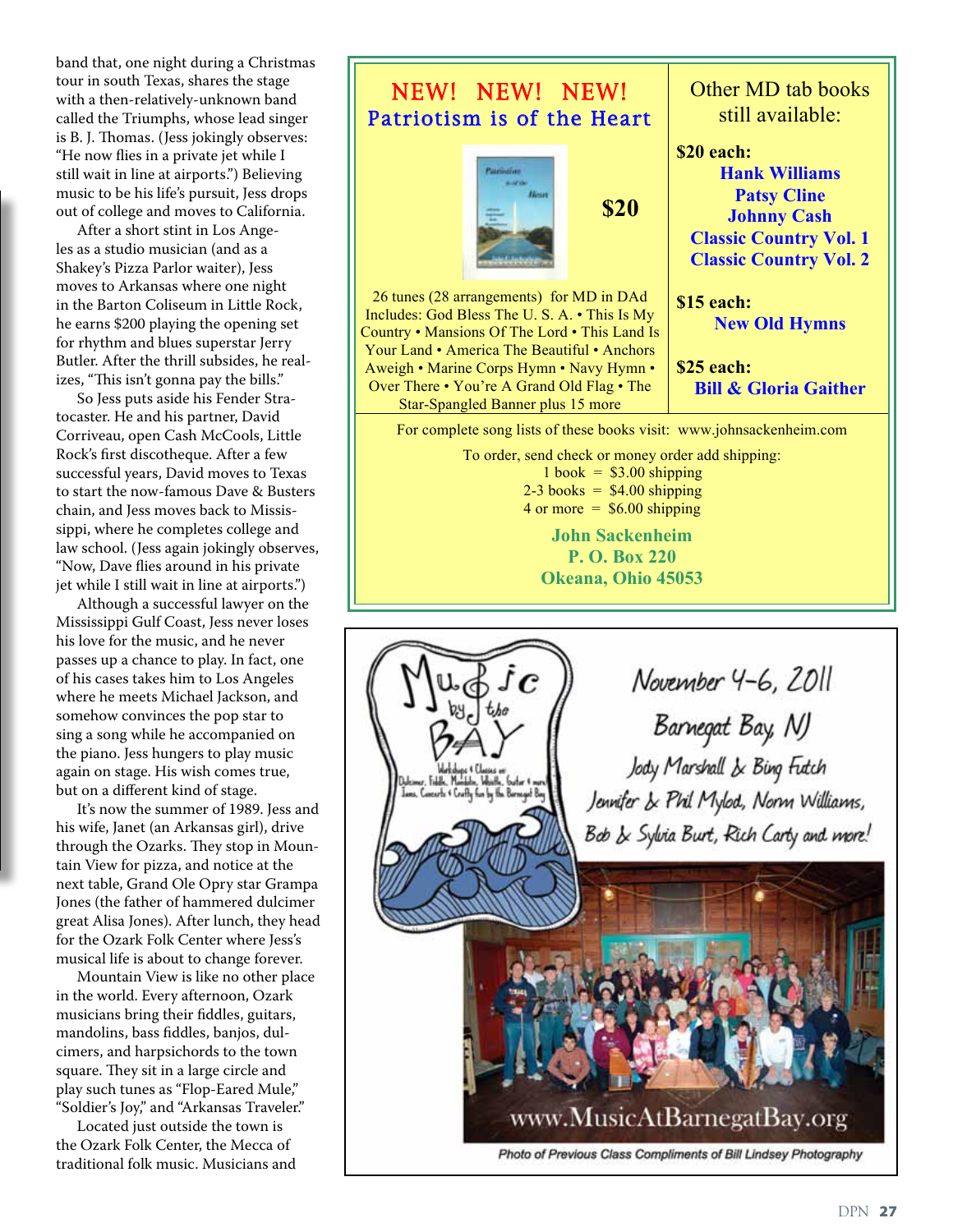fans from everywhere are drawn to its relaxed atmosphere, professional sound stage, and 1,000-seat auditorium, where performers are not allowed to stray from the strict genre of traditional folk music.

The Folk Center's jam sessions, Ozark crafts, workshops, and talented musician-employees–for instance, Corner "Moon" Mullins, winner of national and international Merle Travis guitar thumb-picking competitions–are legendary. It is here that Jess has his first encounter with a hammered dulcimer.

"Listen to that!" he says to Janet. "I've gotta have one of those!" Janet, her living room back home already filled with a variety of musical instruments, already knew before he said it. And she knew it

wouldn't take long.

As the Dickinsons leave Mountain View, they stop at the McSpadden dulcimer shop (makers of mountain dulcimers) where Janet spots the only hammered dulcimer for sale. The David Petersondesigned instrument is unusual, its twelve treble courses each with four strings, its wooden cover snapped on tight like the top of a guitar case, its strings slightly rusty. Jess–noticing its heavy weight and small amount of rust–momentarily hesitates. But (according to Jess) Janet insists.

Janet, a wonderful

vocalist in her own right, instinctively knows what happens next. Without saying a word, she moves to the driver's seat while Jess crawls up in the back of the van with his new dulcimer, a tuner, and a twelve-page instruction book. Janet turns off the radio.

Ten hours later, they are home in Gulfport, and Jess has learned to play a single song– "Send The Light"– which he plays the following Sunday in Church. The audience loves it, Janet is proud, and Jess is hooked.

Although he is determined to play on that stage in Mountain View, Jess doesn't know a single traditional folk song. Then, a window of opportunity opens.

It is the following Christmas, and Jess is surfing TV channels. Someone says "Mountain View," and his hand freezes on the remote. There on the screen is Arkansas Public Television's broadcast of "Ozark Christmas" and the musicians are playing Christmas music on the stage at the Ozark Folk Center.

Over the next few months, Jess works out arrangements of "Angels We Have Heard" and "Joy to the World." He practices the two songs for hours every day until he feels confident he can play both songs without too many noticeable mistakes.

He fires up his eight-track home recording studio and records the carols, over-dubbing with guitar, bass,

silence and a quick prayer, he just begins to play and, according to Jess, "The magic of Mountain View took over."

When he finishes, to Jess's complete amazement, the audience rewards him with a standing ovation. Then, the unexpected happens. "Play another one, Jess!" Deb says. His heart nearly stops–he hasn't practiced any other Christmas songs! So he plays "Send the Light," explaining to the audience that it is a song about Jesus and, after all, Christmas is Jesus' birthday.

Jess becomes a regular on the "Ozark Christmas" show, performing solo and joining other performers, including Moon and Deb Mullins, and Sherrill Kendall, a previous winner of the Arkan-

sas Merle Travis guitar competition. Then one year, heavy snow cancels the show, and Jess just doesn't go back. He puts his dulcimer in the closet beside his Stratocaster, and concentrates on his law practice.

It is now the summer of 1995. Jess's phone rings. His friend Joe Camp (creator of the Benji movies) is calling from the Swannanoa Gathering in North Carolina.

"I just bought a hammered dulcimer

Jess Dickinson with Bluegrass Appeal

autoharp, and a few other instruments, and sends the tape to the Folk Center. A few days later, Ozark Folk Center General Manager Elliot Hancock calls and schedules Jess to play on the show.

It is November 30, 1990, a very cold day in Mountain View. Still, the Folk Center auditorium is packed. In one of the practice rooms back stage, Jess paces the floor, realizing his time is near. A head pops in the door and says simply: "You're on."

Deb Mullins, the emcee for the evening, introduces Jess. He is supposed to say a few words before playing, but mouth to try, noth-

ing comes out. After a few moments of



from a guy named Jerry Read Smith," Joe excitedly says. "You gotta get one!" Trusting Joe's judgment, and pleased with the excuse to get back into the music, Jess calls Jerry and orders a Grande Concertmaster, sight-unseen.

The next year, Jess and Joe both attend the Swannanoa Gathering, and Jess takes a quick trip over to Black